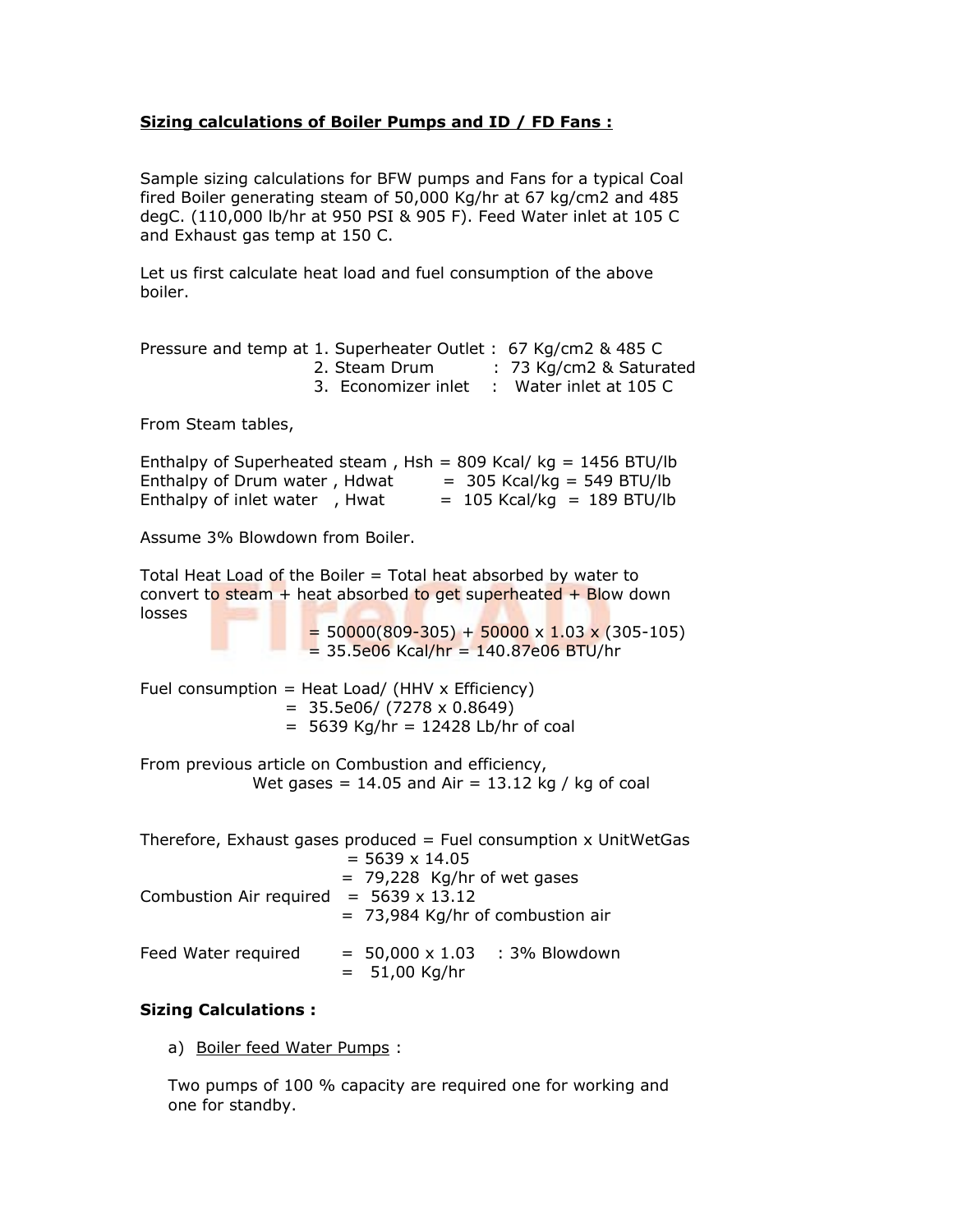Each pump discharge capacity minimum= 51500 Kg/hr  $= 51500/950$  : 950 kg/m3 water density  $= 53.8$  m $3/hr$ Margin on discharge capacity : 15-25 %. Take 20% margin in this case.

So discharge capacity of each pump : 53.8 x 1.2  $= 64.6$  m3/hr = say 65 m3/hr

If Recirculation valves are not provided, you need to add min recirculation flow to the above figure, which may be about 6-10 m3/hr depending up on pump type and make.

Pump head required = Drum Pressure  $+$  Drum elevation  $+$  Piping Losses + Control Valve Loss + Other valve losses

> $= 75$  Kg/cm2 + 2.0 + 2.0 + 5.0 + 2.0  $= 86$  Kg/cm2  $= 86 \times 10/0.95$  mts of water head at 105C  $= 905$  mts of WC

Provide up to 5% margin on head. So final Pump head is 905  $\times$  1.05 = 950 m of WC

So BFW pumps (2 nos) rating is 65 m3/hr at 950 m of WC with feed water at  $105$  C.

b) Sizing calculations of FD Fan :

Forced Draft Fan is required to pump in primary combustion Air into the Boiler furnace. Air from FD fan passes through Air Heater before entering furnace through Grate. Secondary Air Fan (SA fan) supplies secondary combustion air in to the furnace. Usually primary air is 70 -80 % of the total air and balance is supplied as secondary air through SA fan. Secondary air is supplied at a higher pressure to help fuel spreading on the grate called as pneumatic spreading.

Total combustion Air,  $Kg/hr = 73,984$  $= 73994/(1.17 \times 3600)$  m3/s :Air density-1.17kg/m3  $= 17.56$  m $3/s$ 

Primary Air, 70% of total,  $m3/s = 0.7 \times 17.56$  $= 12.3$  m $3/s$ 

Take 20% margin on discharge capacity. So FD Fan flow is  $1.2 \times 12.3$  $= 14.76$  m $3/s$ 

Head required = Draft loss across Air Heater + Grate + Ducting & others

 $= 75$  mmWC + 75 + 50 mm : Approximate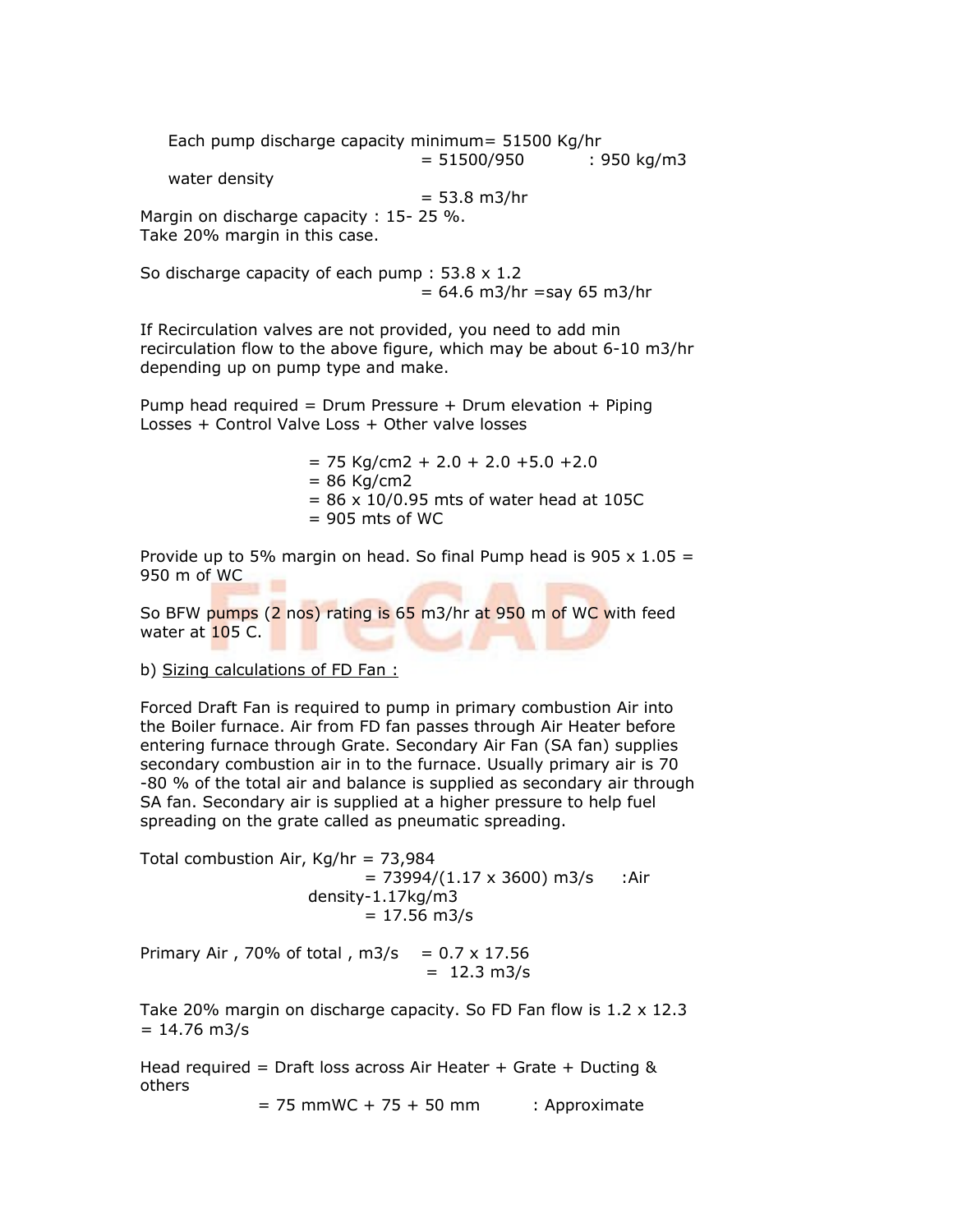= 200 mm WC (approximate)

Take 15-20 % margin on head. So FD fan head should be about 230 mm of WC.

Therefore, FD fan rating is 15 m3/s of air at 230 mm WC static head.

Power requirements of FD Fan :

Let us assume Fan efficiency as 75% and Motor Efficiency as 90%.

Power required for FD Fan, BHP = Flow x Head / (Efficiency x 75.8)  $= 15 \times 230 / (0.75 \times 75.8)$  $= 60.7$  HP

Motor HP required =  $60.7 / 0.9$  = 68 HP

Annual cost of operation assuming 7 cents per KWH and 7200 hrs of operation per annum. 0.74 is factor for converting HP to KW. Pl note that unit Electricity charges vary widely across different countries.

$$
= 68 \times 0.74 \times 0.07 \times 7200
$$

$$
= $25, 362 /-
$$

 $-1$ c) Sizing calculations of SA Fan :

Secondary Air Fan (SA fan) supplies secondary combustion air in to the furnace.

Secondary Air, 30% of total,  $m3/s = 0.3 \times 17.56$  $= 5.27 \text{ m3/s}$ 

Take 20% margin on discharge capacity. So SA Fan flow is 1.2 x 5.27  $= 6.3$  m $3/s$ 

SA fan static head is about 630 mm WC.

Therefore, SA fan rating is 6.3 m3/s of air at 650 mm WC static head.

Power requirements of SA Fan:

Let us assume Fan efficiency as 70% and Motor Efficiency as 90%.

Power required for FD Fan, BHP = Flow x Head / (Efficiency x 75.8)  $= 6.3 \times 650 / (0.7 \times 75.8)$  $= 77.1$  HP

Motor HP required =  $77.1 / 0.9$  = 86 HP